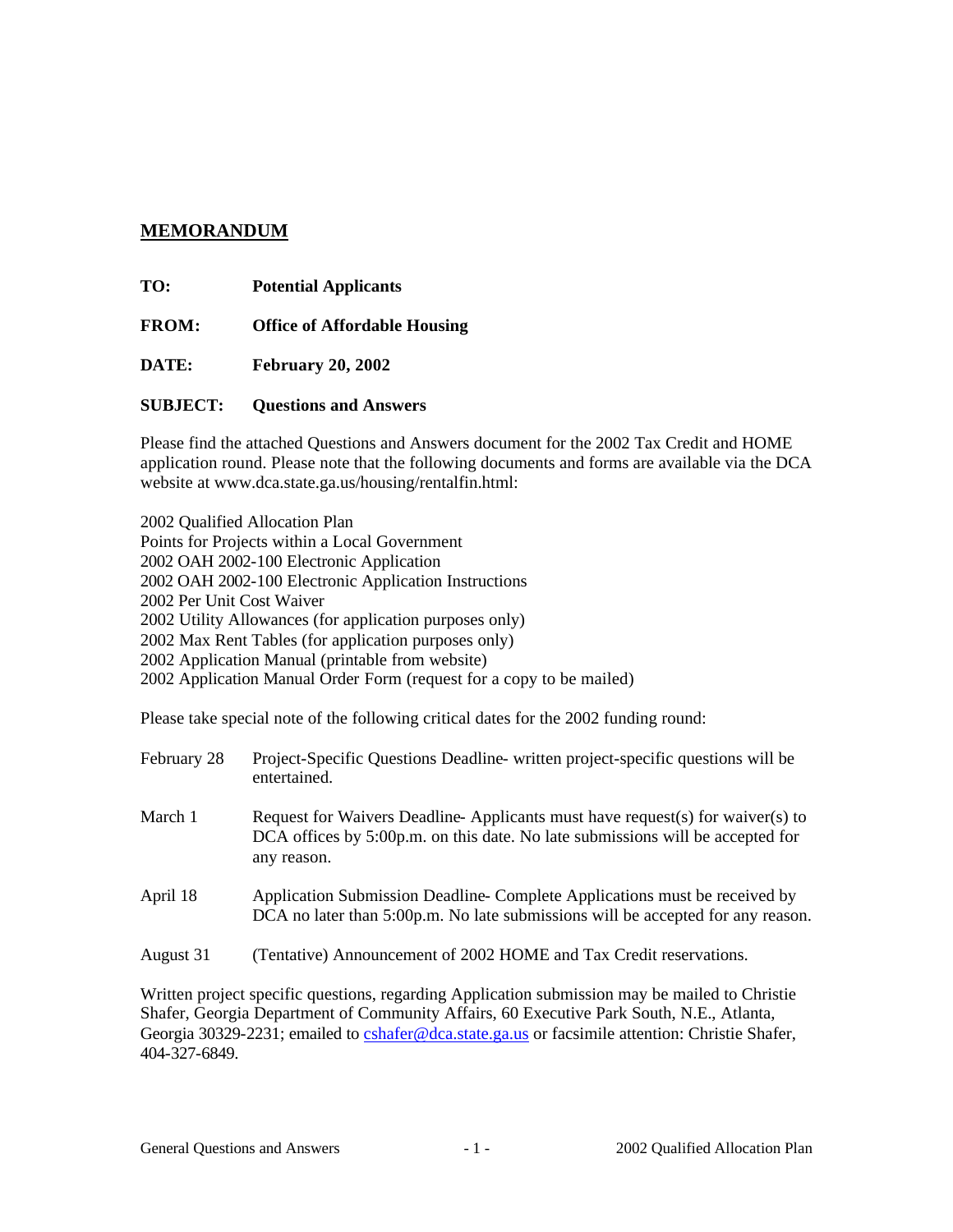# **General Questions and Answers**

- Q1. Does the unit cost limitations apply to bond-financed projects as well as the "9 credit" projects?
- A: Unit cost limitations apply to both "4% credit" bond-financed projects and "9% credit" projects.
- Q2. Will DCA consider the de-coupling of a former HUD Section 236 ("IRP") property's payments into a proposed 9% credit deal as a scoring item under Section 5B of Appendix II Scoring Criteria, Government Support and Financial Assistance, in the same manner as that of an AHP or USDA award, assuming that the contribution amount meets the percentage thresholds for scoring?
- A: No.
- Q3. How is the Developer Fee calculated for Acquisition/Rehab projects utilizing Tax Exempt Bond/4% Tax Credit financing?
- A: For acquisition and rehabilitation projects, the Developer Fee on the acquisition portion will be limited to 15% of the acquisition cost of the building(s); the Developer Fee on the rehabilitation portion will be limited to 15% of the total development cost less the budgeted Developer Fee, the acquisition cost of the building(s), and the cost of land.
- Q4. When calculating the maximum developer fees allowed in a Tax Credit and/or HOME deal, the 2002 QAP indicates that the limit will be 15% of the total development costs less the budgeted developer fee, the land, and the cost of existing buildings. Is this in error, or does DCA intend to not allow a developer fee for acquisition of existing buildings?
- A: The maximum Developer Fee is 15% of the total development costs less the budgeted Developer Fee and the cost of land. For acquisition and rehabilitation projects, the Developer Fee on the acquisition portion will be limited to 15% of the acquisition cost of the building(s); the Developer Fee on the rehabilitation portion will be limited to 15% of the total development cost less the budgeted Developer Fee, the acquisition cost of the building(s), and the cost of land.

Example: The project is eligible for acquisition and rehabilitation credit in this example. Total development costs without Developer Fee are \$2,500,000, acquisition costs are \$250,000 for buildings and \$50,000 for land, and there is no identity of interest between the developer and the general contractor. In this case, the maximum Developer Fee on the acquisition portion is  $$250,000 \times 15\% =$ \$37,500, and the maximum Developer Fee on the rehabilitation portion is  $($2,500,000 - $250,000 - $50,000) \times 15\% = $330,000$ , the total Developer Fee is limited to the sum of the Developer Fee on the acquisition portion and the Developer Fee on the rehabilitation portion, i.e.,  $$37,500 + $330,000 = $367,500$ .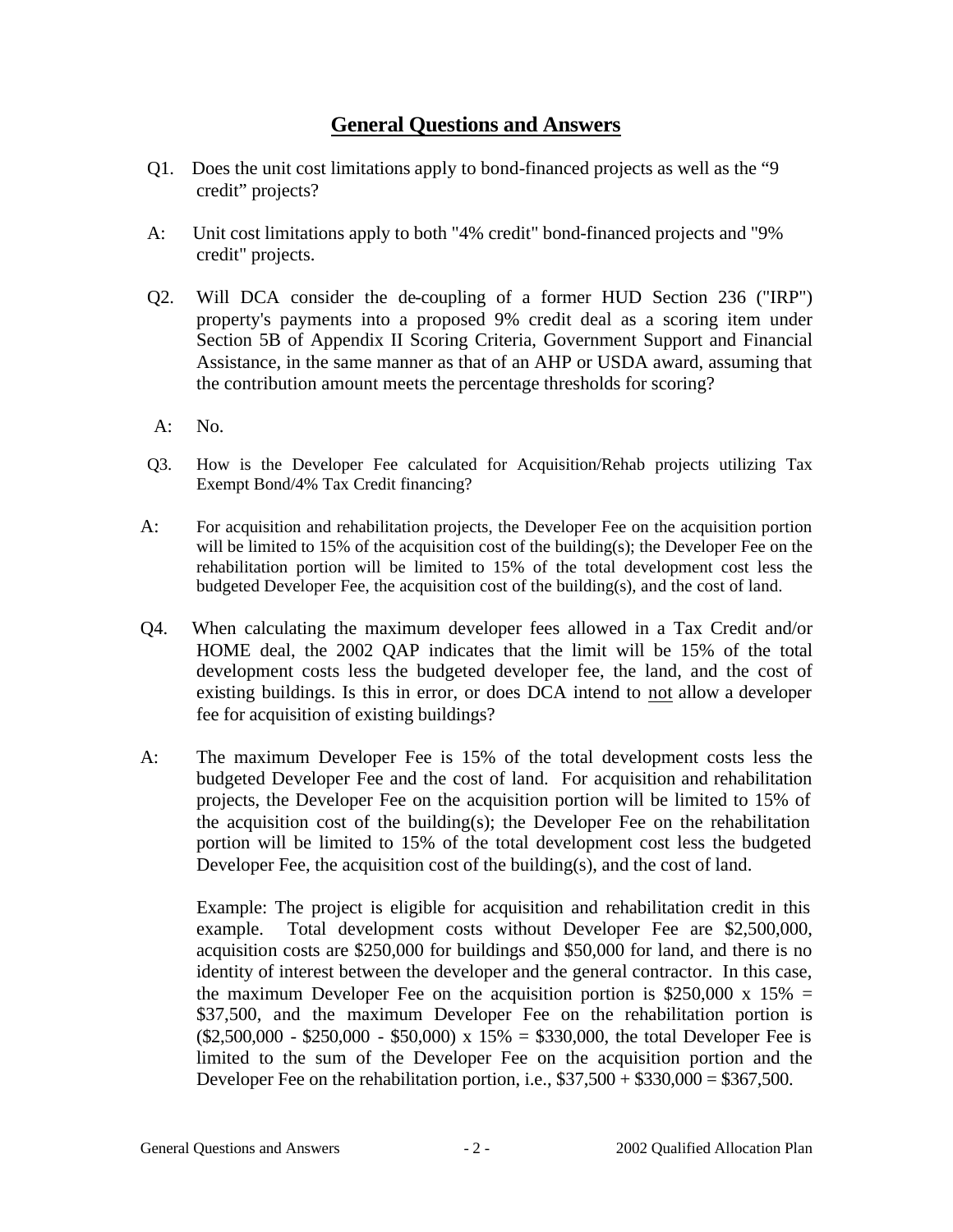- Q5. How will deferred developer fees be treated in 2002, with regard to the equity gap calculation for tax credits?
- A: The Deferred Developer Fees may be considered as a source of funding for the purpose of "Total Sources of Funds" to fill a gap between total sources of funding and the total uses. However, the Deferred Developer Fees are not considered in the gap method of the credit calculation and they will not affect the credit amount that a project is eligible for if the credit amount is gap driven.
- Q6. When performing the equity gap calculation for the low-income housing tax credit, what will be considered as " non-equity sources of funds" and thereby deducted from the total development costs to determine the equity gap? Will such non-permanent items as deferred developer fees, interest income from reinvested bond proceeds, and cash flow collected during the lease-up period be considered as part of "permanent financing?"
- A: In the equity gap method of the low-income housing tax credit calculation, all permanent debt financing and grants are considered as "non-equity sources of funds". In the determination of the equity gap, all "non-equity sources of funds" are deducted from the total development cost. For the purpose of the equity gap calculation only, deferred developer's fee, interest income from reinvested bond proceeds, and rental income collected from residential units during rehabilitation or lease-up period will not be considered as "non-equity sources of funds". Therefore, they will not affect the credit amount that a project is eligible for if the credit amount is gap driven.

However, for the purpose of Total Sources of Funds for "permanent financing", in addition to permanent debt financing and grants, deferred developer's fee may be considered as part of "permanent financing"; interest income from reinvested bond proceeds and net income from existing residential units during rehabilitation period may also be considered as part of "permanent financing". For a new construction project, rental income from residential units during the lease-up period will not be considered as part of "permanent financing".

- Q7. Are there a minimum number of points that are needed pursuant to Appendix I, Threshold Criteria or Appendix II, Scoring Criteria?
- A: A minimum number of points is not required for 2002 Applications.
- Q8. Is there a map showing the Metropolitan Areas of Georgia for 2002 Application?
- A: There is not a map showing Metropolitan Areas for the 2002 Application. However, Exhibit A of the 2002 Qualified Allocation Plan provides a listing of Metropolitan Statistical Areas for Georgia.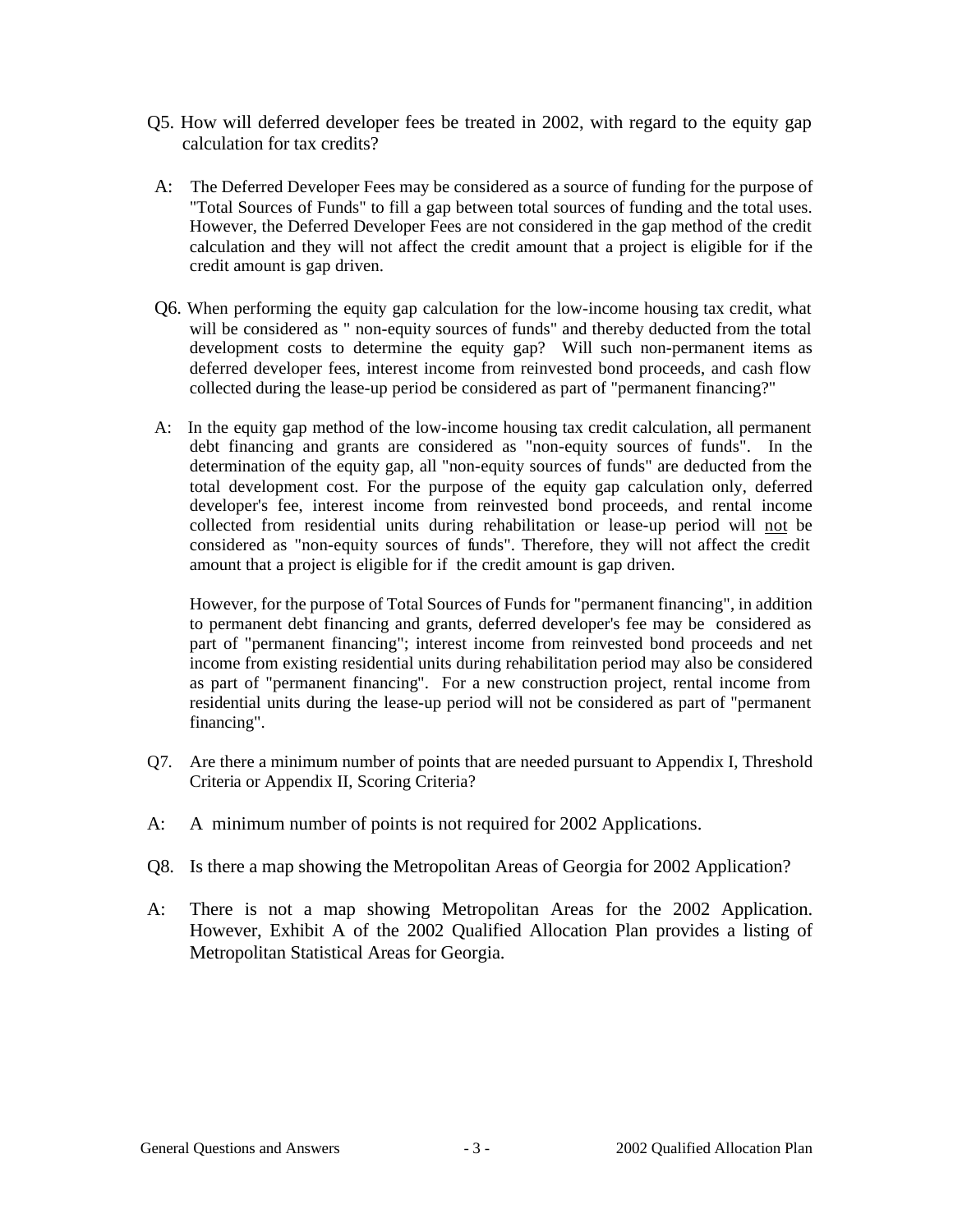- Q9. How can the lists of Applicants or funding recipients for the last three years be obtained?
- A: The lists of Applicants and funding recipients for the last three years of Affordable Rental Housing Financing and a list obtain of those projects that were within a local government for the last three years, may be obtained from the DCA website at www.dca.state.ga.us/housing/rentalfin.html.
- Q10. How is the rent for very very low-income tenants (30% AMI) calculated?
- A: To compute the 30% AMI limit, divide the 60% AMI income for the family size by 2 and round to the nearest 50.

|  | For example: 60% AMI for one person | $=$ | 27,960 |
|--|-------------------------------------|-----|--------|
|  | Divide by 2                         | $=$ | 13.980 |
|  | Rounded to the nearest $50 =$       |     | 13,950 |

- Q11. What is the difference between 4% and 9% Federal Credits and how areboth awarded? Are all bond financed deals entitled or just eligible for 4% Credits?
- A: The 9% Credits are awarded on a competitive basis. Bond Financed deals are eligible but not entitled to 4% Credits.
- Q12. If a resolution from a local government was issued to another developer/sponsor in a previous year can an unrelated developer use that same resolution as evidence of local government support or must they obtain a new resolution given that the existing resolution references another sponsor?
- A: A new resolution for local government support must be obtained for each application.
- Q13. In Section 3. Tenancy Characteristics, A. Family Housing of Appendix II Scoring Criteria. *1. Basic Requirements* states that "the Application must include two (2) ongoing services designed for the physical or social needs of the tenant population" in order to qualify for 6 points, but no examples are provided. Are there examples for this section?
- A: Subsection 4 of Section 3A: Tenancy Characteristics for Family Housing provides examples of services designed for families that may be used for Basic or Optional Requirements. However, services designed to meet the physical and social needs of this tenant population are not limited to the examples provided. The applicant has the option to submit other services to meet this requirement.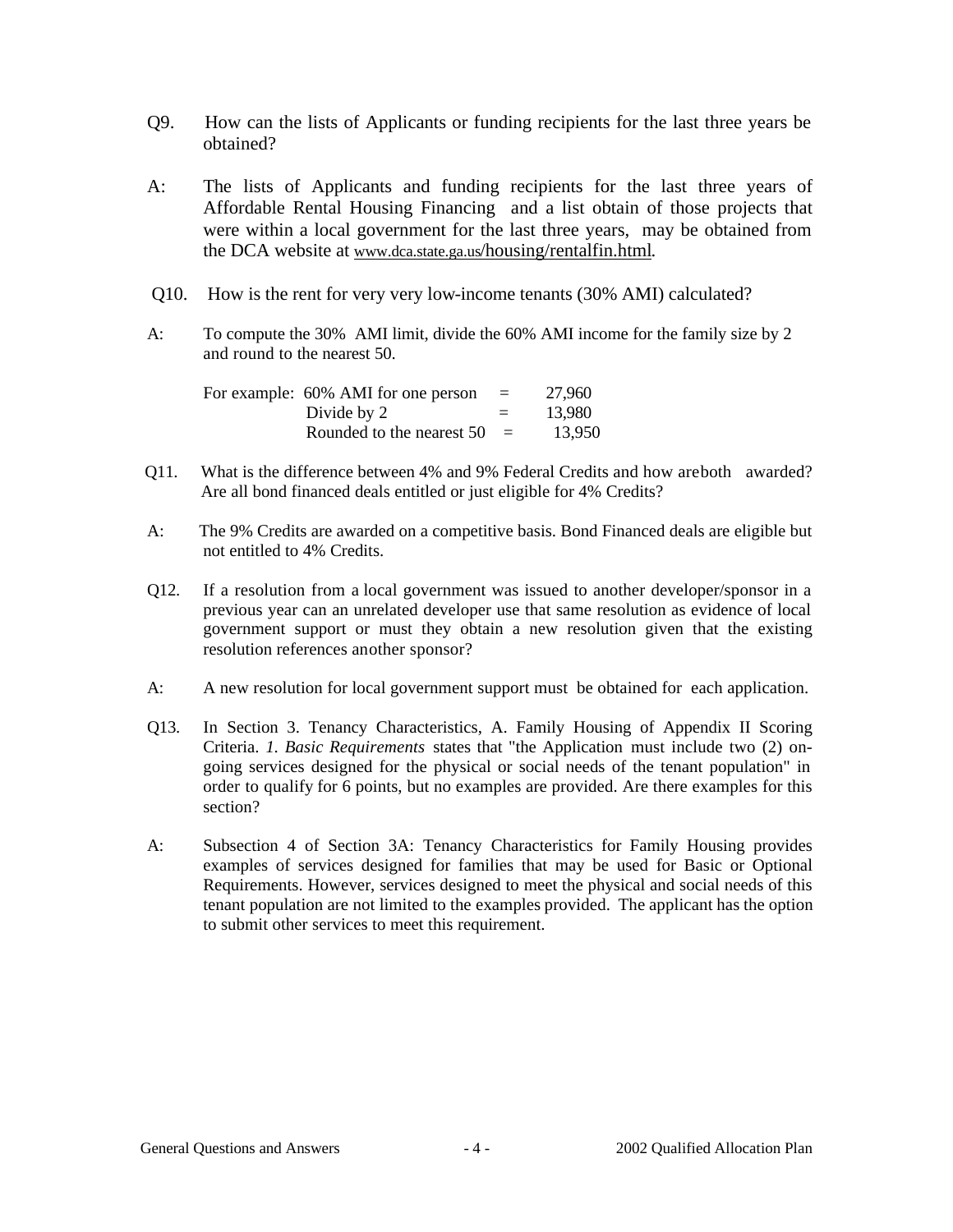- Q14. Section 6. E. Ownership Makeup of Appendix II Scoring Criteria states that "ownership entities comprised of 100% nonprofit organizations will receive four (4) points", but further provides a lesser number of points (2 points) for those applying under the Plan's Credit nonprofit set-aside or CHDO Loan Program set-aside. Please clarify whether there are any requirements for the 4 points (applicants not applying in the nonprofit or CHDO setasides) when the general partnership includes a 100% nonprofit and forprofit. For example, is there a minimum percentage of ownership interest required for the nonprofit? Also, is there a specific DCA requirement that the nonprofit must "materially participate"?
- A: There are no additional requirements necessary to receive the four (4) points awarded in this section. In order to receive the two(2) points awarded in this section, the non-profit would have to also meet the requirements set out in Section 7 and Section 20 of the the Core Plan.
- Q15. Section 6.A. Neighborhood Redevelopment--Subsection 7 of Appendix II Scoring Criteria awards points for documents evidencing "partnerships" with other organizations to address neighborhood challenges. Please clarify what is meant by "partnerships". Specifically, is it necessary for the other organization to have an ownership interest in the general partner entity, or is a third-party contractual arrangement acceptable?
- A: The application must include documentation that provides evidence of a commitment to jointly address neighborhood challenges and referencing the relationship between the parties. The documents must be executed and authorized by both entities. Ownership interest in a legally formed general partnership is not required.
- Q16. In Section 4B of Appendix II Scoring Criteria, the second paragraph, in part reads: "*or, to those units that meet the criteria for points under Section 4 D, "Very'Very Low Income tenancy Exceeding Requirements*". This seems to say that points will not be awarded in section 4B if points are awarded in 4D because of double counting. Is that what is meant and are there any circumstances under which DCA will award points in both 4B and 4D?
- A: Applications that reserve units and meet the requirements of Section 4B of Appendix II Scoring Criteria for very low income (those earning annual incomes of 31% -50% of the AMI) are also eligible for points in Section 4D if the application also reserves additional units for very very low income households ( those earning annual gross incomes of 30% or less of AMI).
- Q17. Under Section 3A2 of Appendix II Scoring Criteria, two points will be awarded for a large open playing field of at least 5000 square feet. Can this just be a grassy area of 5,000 square feet or are there additional improvements that are required for these points?
- A: The large grassy area should be suitable for community activities and should be improved (graded, rolled, grassed as required) to allow sports, games and other community activities to be held.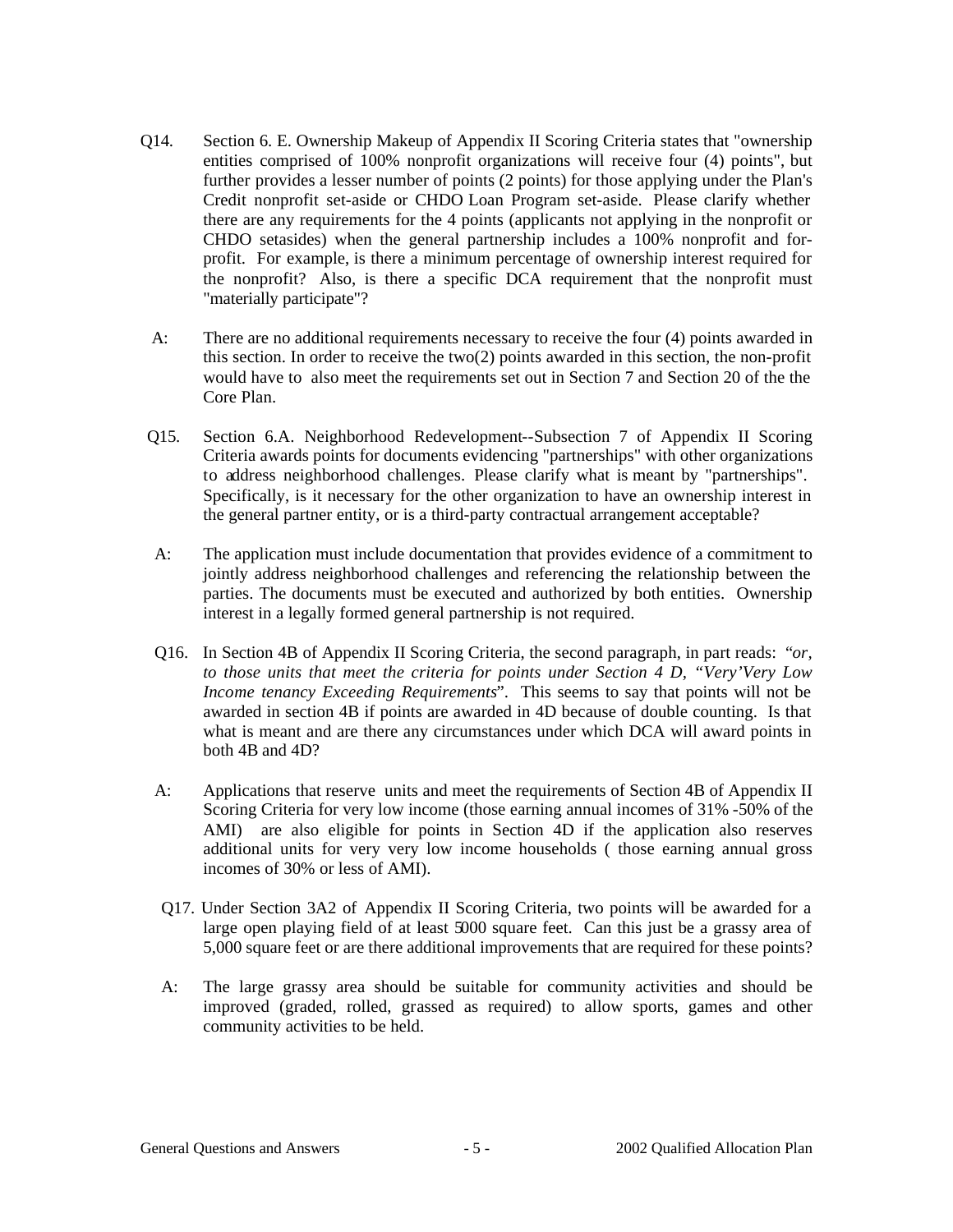- Q18. If units rented to those households earning incomes of 30% or less of AMI pursuant to Section 4D of Appendix II Scoring Criteria, Very-very Low Income Tenancy Exceeding Requirements, is the rent based upon a minimum of 30% AMI Rent?
- A: The rents for units reserved for households meeting the requirements of Section 4D of Appendix II Scoring Criteria, Very-very Low Income Tenancy Exceeding Requirements would be based on a maximum of 30% AMI rents.
- Q19. The 2002 QAP awards substantial points for local government financing. In order to avoid points being awarded in situations where the local government cannot, at some later date perform the service they have promised, would you require all applicants to submit a legal opinion, preferably by the local government authority's attorney, citing the specific Georgia law under which they do have the right to provide such assistance and certifying that the local government meets all of the criterion to legally provide such assistance?
- A: Since the 2002 Qualified Allocation Plan does not require a legal opinion from local governments for this Scoring Criteria, applicants cannot be required to provide this documentation.
- Q20. Would a letter and documentation from a Housing Authority agreeing to pave the road qualify as a "local commitment" for Threshold Criteria #13/Site Accessibility?
- A: The Housing Authority must issue a firm commitment by an authorized official committing to the funding and timetable for the completion of such paved roads.
- Q21. Given that February 1st is the deadline for asking general questions, will DCA answer questions pertaining to the application and manual once they become available?
- A: The Qualified Allocation Plan and manual were made available January 2, 2002. Project specific questions will be taken until February  $28<sup>th</sup>$ , 2002.
- Q22. Yes.
- A: An experience waiver is required for each project participant in each category of experience (owner, developer, or property management company). A \$1,000 fee must accompany the experience waiver for each project participant in each category.
- Q23. What is DCA's response time to the experience waiver request? If a waiver is submitted before the March 1, 2002 deadline, will it be reviewed and responded to early? If not, what is the projected response time to waivers?
- A: All responses to request for experience waivers will be announced on or before March 15, 2002.
- Q24. Has DCA set a formal threshold announcement, (e.g. Date), for applicants that did not make the mandatory threshold requirements?
- A: There will not be a formal threshold announcement for applicants that did not meet the mandatory threshold requirements.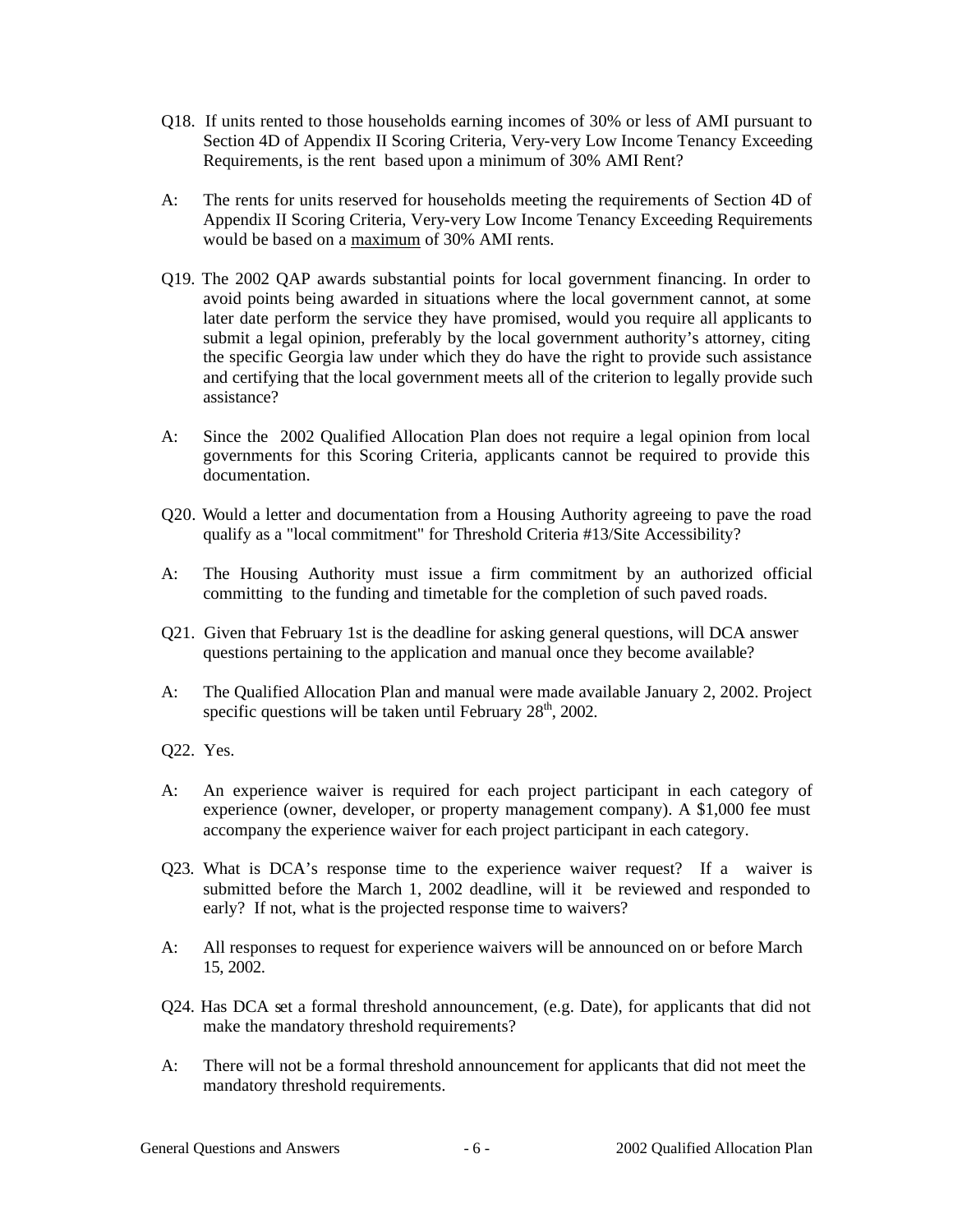- Q25. If DCA makes any changes between February 1, 2002 and April 18, 2002 pertaining to the current Utility Allowances and/or Income Limits in the Manual, will it be mandatory for applicants to utilize the new figures?
- A: It is mandatory for all applicants to utilize the 2001 utility and income tables for application submission. All figures will be adjusted during underwriting for those applications that are selected for funding.
- Q26. If a management company has a proven track record for providing resident services, what documentation must the management company provide to be considered acceptable to DCA?
- A: All service providers must provide the appropriate licenses for services to be provided, the resumes for all staff providing the services, an experience summary of services provided and the details of the number of people that will be served.
- Q27. Does the one project limit for inexperience developers (applicants) include projects on which the inexperienced applicant partners with an experienced developer. I.e. can they do more than one project if they partner with an experienced applicant?
- A: Inexperienced developers who partner with an experienced developer will be limited to one project.
- Q28. What documentation will be required or accepted to support the fact that no previous projects have been done within the boundaries of a particular municipality
- A: No additional documentation is required for points claimed for Section 2D, Previous projects within a Local Government, of Appendix II Scoring Criteria.
- Q29. Under Section 3A of Appendix II Scoring Criteria, the basic requirements for Family Housing includes a requirement that all garden style apartments have a porch or balcony. Is this requirement intended to apply to all apartments with one-story floor plans, even if they are in 2 or 3 story buildings, or does it only apply to apartments in one-story buildings?
- A: The requirement for sheltered exterior areas such as porches or patios applies to all building types.
- Q30. When a scoring criteria requires a percentage of units to be set aside (e.g. for Very Low Income units, Accessible units, etc.), is that percentage to be calculated as a percentage of residential units (i.e. excluding common space Employee units), similar to the calculation of the project's Applicable Fraction, or is it calculated as a percentage of total units?
- A: When a scoring criteria requires that a percentage of units be setaside, the percentage is calculated based on the total number of units in the development.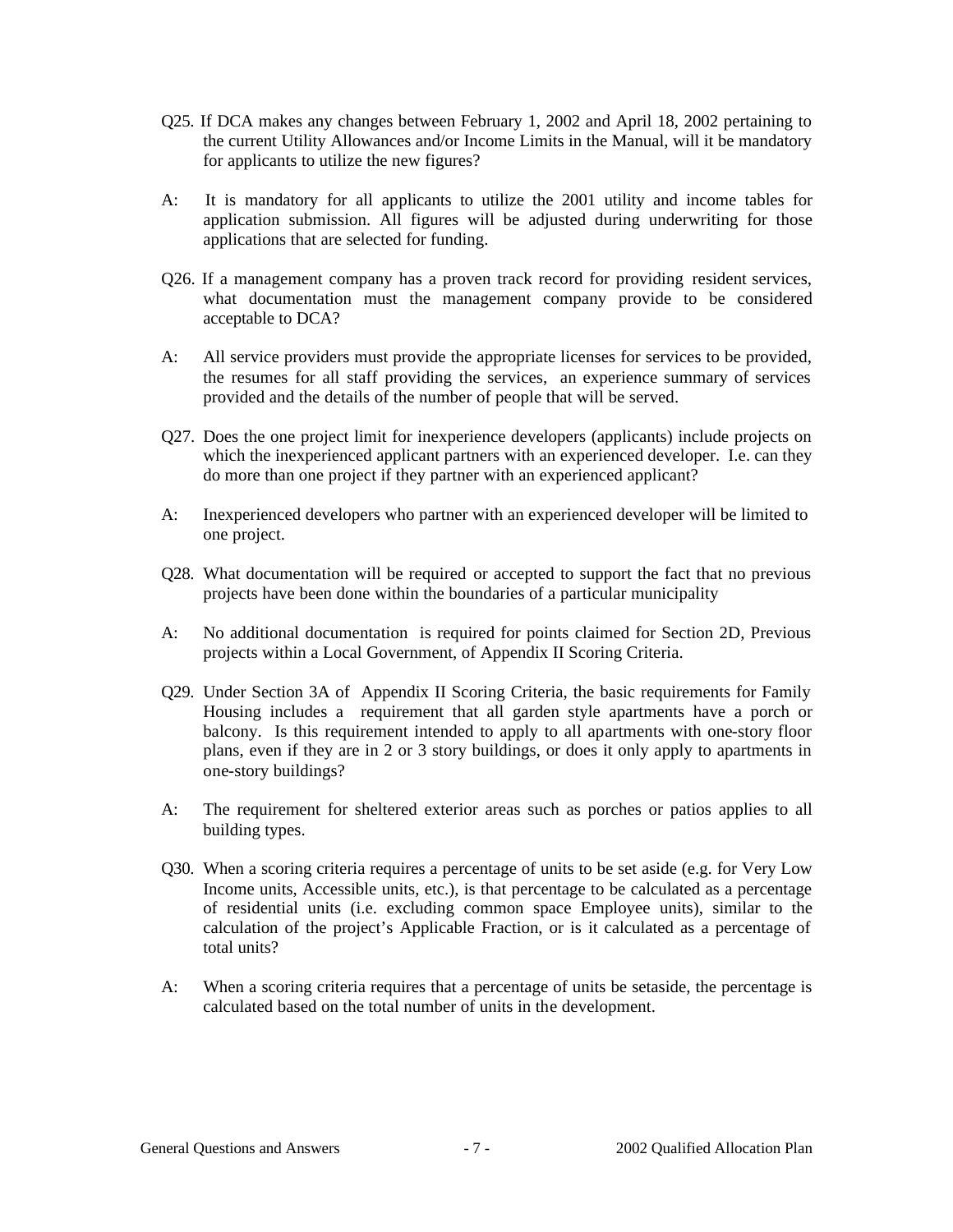- Q31. Is there any minimum quantity of existing trees which must be preserved to get the points awarded under Section C.2.a.of the Scoring Criteria, Project Design Criteria, "Preservation of Existing Trees"? Also, can we assume that "integration of existing vegetation and drainage patterns… into the finished landscaping design" in the tree save areas, alone, will be sufficient (or does this have to occur in other areas too)? And, is it necessary to also add "xeriscaping or drought tolerant plantings into the design of these existing areas", in addition to preserving existing trees?
- A: There is not a minimum quantity of existing mature trees that must be preserved to qualify for these points. However, please note the plural tense of the word tree(s). Xeriscaping should be incorporated as appropriate to the development of the landscaping designed. Points will not be deducted if the conditions are not appropriate.
- Q32. Under Section 5.B. of Appendix II Scoring Criteria, "Government Financial Assistance", can the local government's contribution be in the form of infrastructure improvements which are supportive of, and necessary to, the project, but not physically a part of the project site? Examples of these infrastructure improvements might include street improvements, sidewalk improvements, street lighting or street beautification, water and sewer lines extended to the project site, etc.
- A: Points will be awarded only if the infrastructure improvements are part of the project development costs. The local government contribution must reduce the project development cost pursuant to Section 5B of Appendix II , Scoring Criteria. Infrastructure improvements must necessary to the project.
- Q33. The last sentence of Section10 Polices, "Non-Amortizing Loans -Future Market Value" reads: "In the case of a non-amortizing HOME Loan, the outstanding interest and a portion of the principal must be paid every year." As principal would not necessarily be paid on a non-amortizing loan on an annual basis how is a "portion" defined? What formula or calculation determines this?
- A: HOME Loans are not interest only loans. On an annual basis, a portion of the principal must be paid to decrease the HOME Loan principal balance to less than the preceding years HOME Loan principal balance.
- Q34. Section 14 of the Core Plan states that "All fees must be paid by certified funds or money order payable to the Georgia [DCA]". Please confirm that standard checks cannot be used as payment?
- A: All fees indicated in Section 14 of the Core Plan must be paid by certified funds or money order only.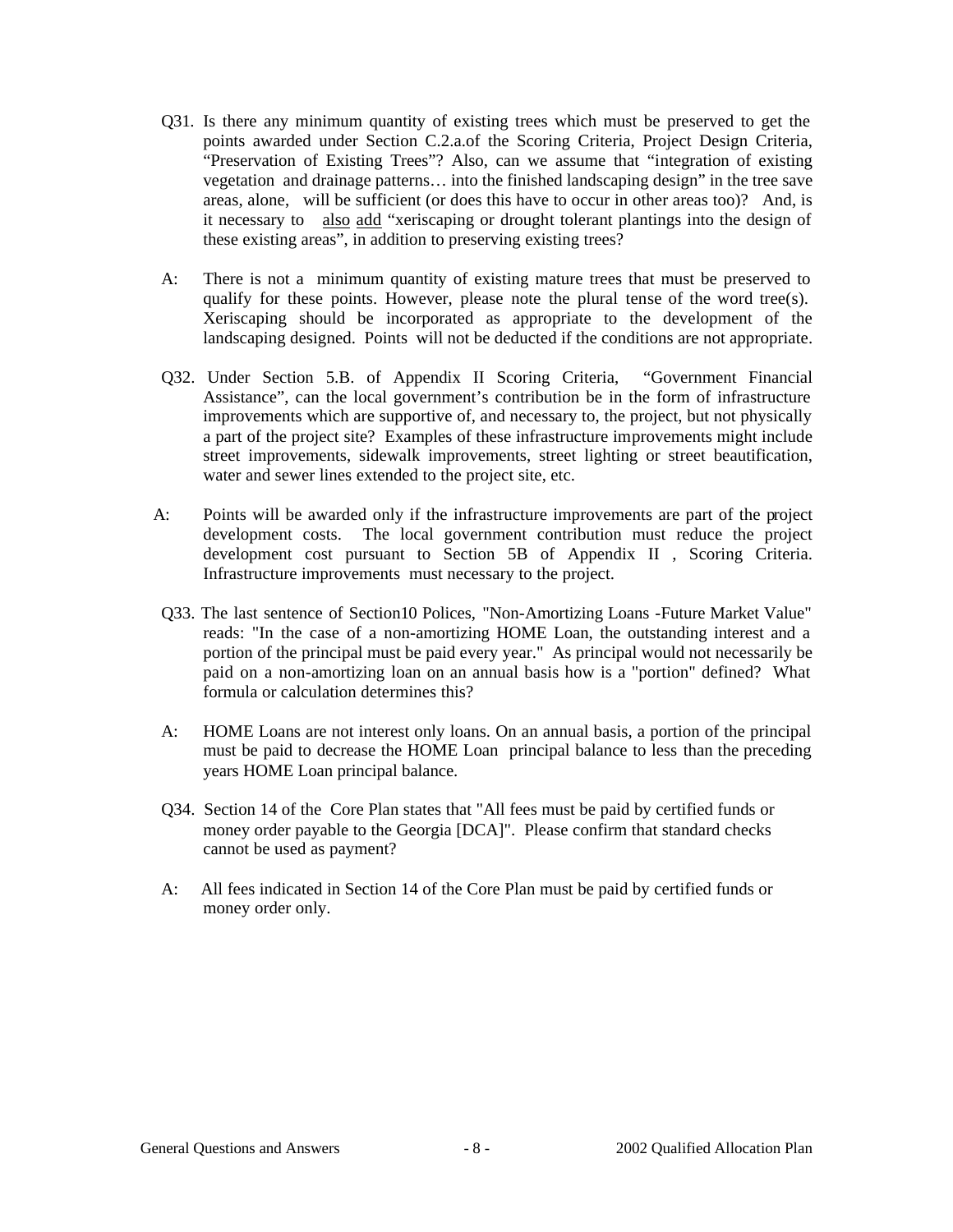- Q35. Section 19 B of Appendix I Threshold Criteria allows the Developers experience to be updated if there was a tax credit submission in 2001. Is this same "update only" provision not available for 2001 Compliance History submissions or is a full submission of all Compliance History required again?
- A: A compliance update may be submitted if there are no known inconsistencies or mistakes in the 2001 Compliance History submission. An applicant in the 2002 round may submit a package containing the required compliance history documentation that has occurred since the 2001 Application. Please note, since only the last three years of compliance history are used in arriving at the compliance score the applicant must also update the compliance self score.
- Q36. Are any third party service letters needed for on-site services such as recreational activities for children, on site full time management, and social and recreational programs for points awarded in Section 3A2 of Appendix II Scoring? And if so, can these letters be provided by the property management company?
- A: A detailed letter of intent from the proposed experienced, licensed or otherwise qualified and acceptable to DCA) service provider must be provided for each proposed service. If the property manager meets the Scoring Criteria for this section, they must also submit a detailed letter.
- Q37. In Section 6B of Appendix II, Scoring Criteria states, "Energy Efficiency Requirements" can be awarded a maximum of 6 points. According to the end of the paragraph, energy efficiency can be awarded a maximum of 8 points. Which is correct?
- A: A typographical error was made in this section. The correct information should state that Energy Efficiency Requirements will be awarded a maximum of 6 points. All references to 8 points in this section were corrected.
- Q38. Can the development fee be earned on the building acquisition portion of the development cost?
- **A:** Yes. The developer fee on the building acquisition portion will be limited to 15% of the acquisition cost of the building(s).
- Q39. Under the Developer Fee Limitation section of the 2002 Core Plan it states: "For acquisition and rehabilitation projects, the Developer Fee on the Rehabilitation portion will be limited to 15% of the total development cost less the budgeted Developer Fee, the Acquisition cost of the building, and the cost of land".

1) Does this rule to include the cost of the building apply to all applications, both 4% and 9%? 2) Does this rule apply if the cost of the building is not being included? as part of the eligible basis (10 year rule)?

A: The answer is yes to both questions.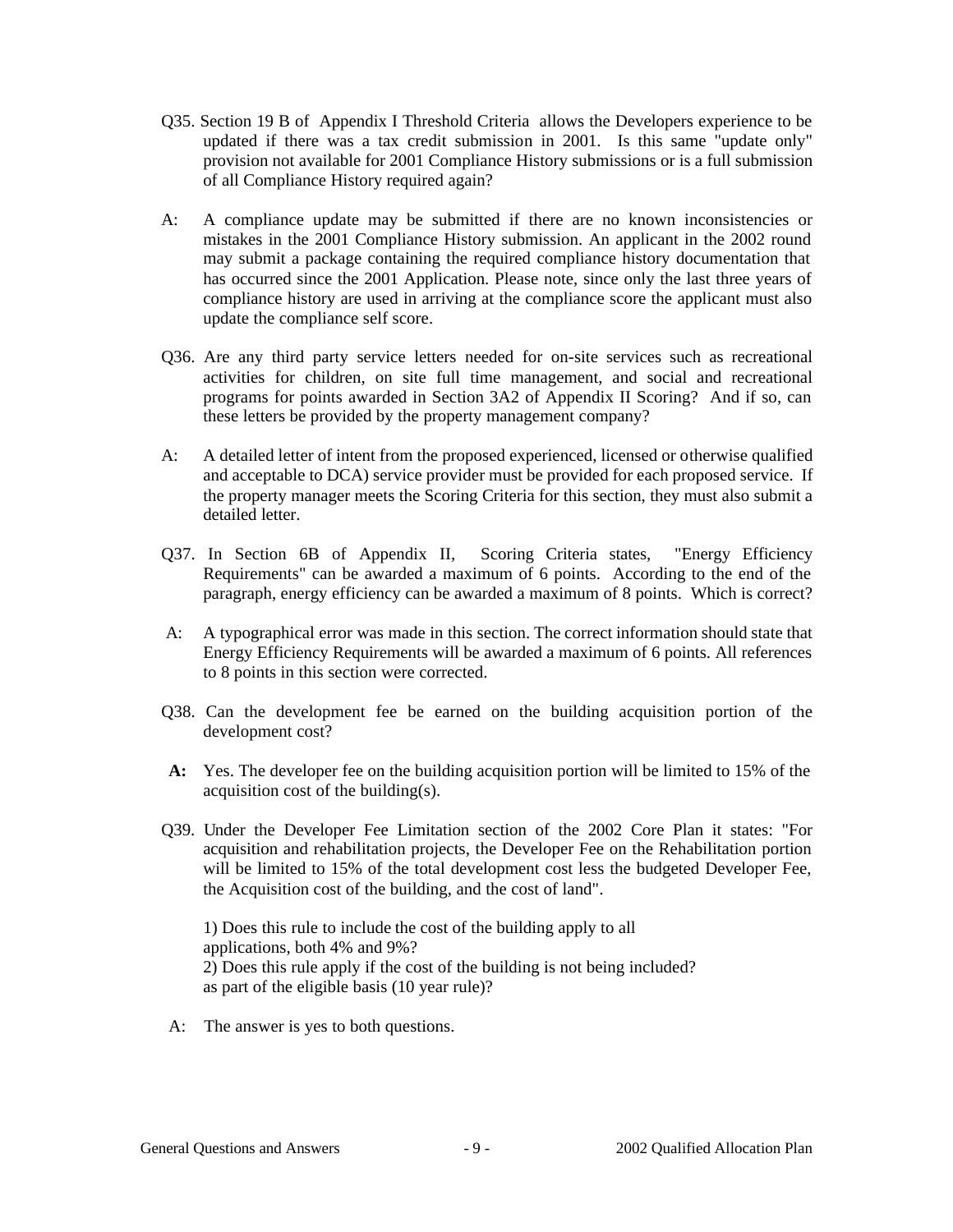- Q40. In Section 5B of Appendix II, Scoring Criteria points are awarded for government assistance, which reduces project development costs. One of the methods specified by DCA is "providing an abatement of real estate taxes." How is this calculated for the purposes of percentage of total project costs? Would it be acceptable to take the present value of the abatement for the length of its term? Would a tax abatement currently in place for an existing project qualify for points under this criteria?
- A**:** Applicants can claim points for tax abatement/relief if:
	- 1. The total amount of tax relief divided by the total development cost equals the appropriate percentages set forth in this section, or
	- 2. The total annual operating cost for ten years divided by the total tax relied for the ten year period equals the appropriate percentages set forth in this section.

There must be some tax relief in each of the ten year periods.

- Q41. In Section 6B, Energy Efficiency Requirements, it lists items 1, 2, and 4. Is there an item number 3?
- A: A typographical error was made in this section. There are only three items in this section. All references to item 4 were corrected.
- Q42. Upon review of last year's scores, we noticed Threshold rankings were separated into five different categories: Select, Non-Select, Pass, TBD, and Fail. What does this mean?
- A: The 2001 Final Selection log list rankings based upon threshold review standings and final selections. Selected applications were those that passed threshold and were selected for funding. Non-Select applications were those that passed threshold but were not selected for funding. Pass applications reflected those applications that passed but were not selected for funding. TBD applications were those applications that did not receive a threshold review. Failed applications were those applications that failed the threshold criteria.
- Q43. A Statement "Competitive Scoring is a significant factor in DCA's determination of applications selected for funding. Page 15 of the Core Plan indicates DCA's discretionary authority and identifies one or more examples of discretionary areas. Is it possible for DCA to list areas where it has used its discretionary authority and define the percentage of Credits awarded which reflect discretionary actions by DCA?
- A: DCA use of discretionary authority is referenced in the Final Selection Log for the 2001 competitive round. This document is avalible on the DCA website at dca.state.ga.us.
- Q44. Will DCA publish an explanation of the list with the Federally mandated preference in scoring showing how each categorical scoring item relates to the mandated preferences?
- A: No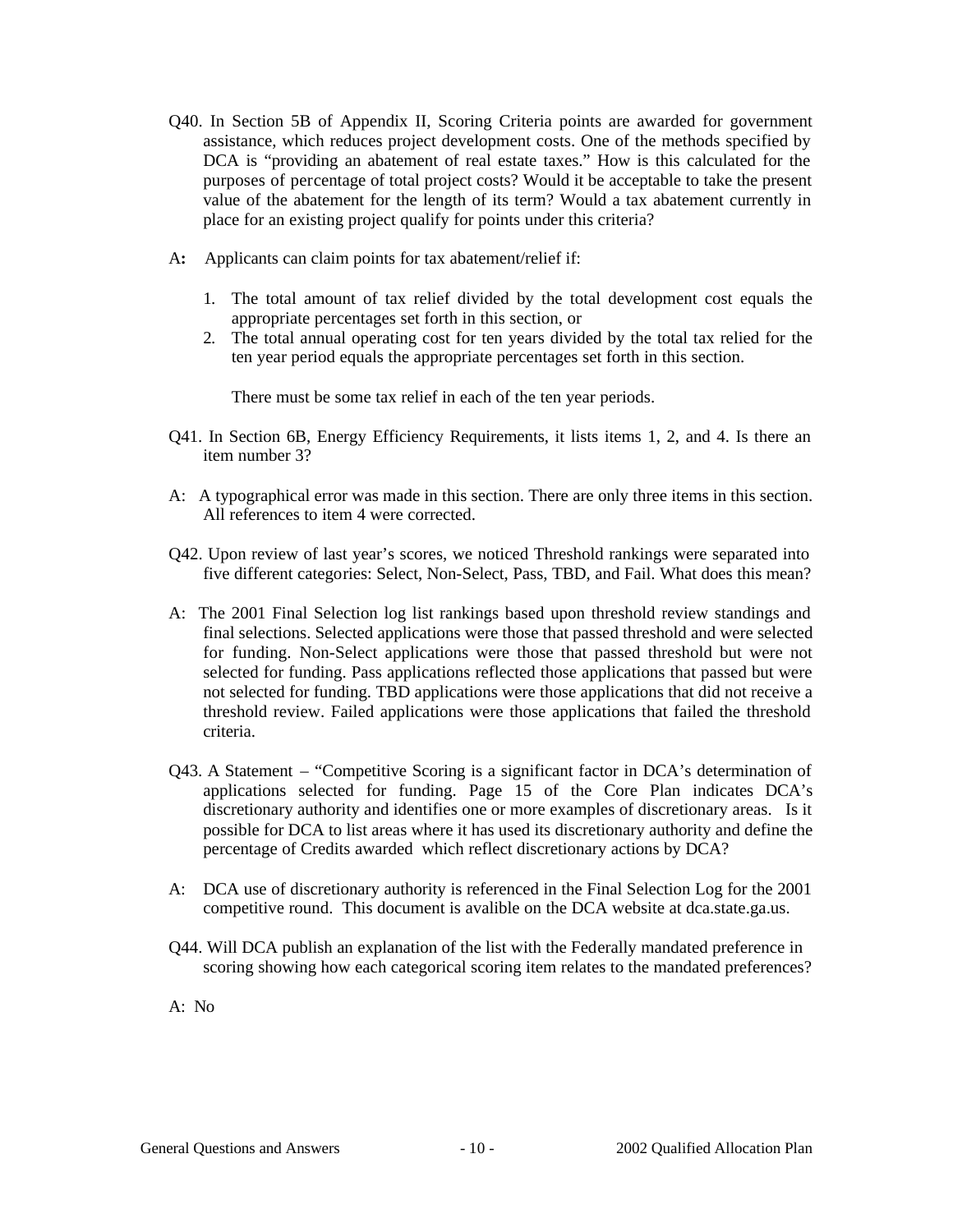- Q45. Will DCA provide a list of Rural and Urban counties?
- A: Exhibit A of the Qualified Allocation Plan provides a list of Rural and Nonrural Counties
- Q46. How long is a carryover allocation valid?
- A: A carryover allocation remains valid as long as all allocation terms and conditions are met, including all applicable deadlines.
- Q47. DCA stipulates minimum annual operating expenses on a per unit basis. In a residence housing unrelated individuals each residing in a bedroom and sharing common space (or normally considered as an "SRO", single room occupancy) in the entire residence considered to be a "unit" or is each SRO considered to be the "unit"?
- A: Each single room occupancy bedroom containing a bathroom and cooking area is considered a unit.
- Q47. May developments comprised of single family residences on contiguous sites be considered as scattered site developments or a single development requiring a single application?
- A: Single family houses on contiguous sites are not considered scattered sites.
- Q48. Limiting a developer to six applications each requiring a \$6,000.00 Application fee seems to create a bias favoring large scale, congregate developments. Does DCA have any exceptions or does DCA plan to alter its stipulated position in the future?
- A: DCA will not make any exceptions to the application fees stipulated in the 2002 Qualified Allocation Plan.
- Q49. If another State agency has concluded by whatever means a specific need exists for certain types of housing, will the other State agency document suffice as a market survey?
- A. DCA recommends that, prior to submitting Applications, Applicants independently obtain a market analysis sufficient to satisfy their own concerns as to market viability. Applicants are encouraged to submit any market information with the Application that they believe may be helpful in determining the market feasibility of their proposal. An Applicant may submit an independent market study in the Application. However, DCA will not be bound by the opinion or conclusions reached by the Applicantcommissioned market study. The DCA-commissioned market study will take precedence. Any market information or market study provided by the Applicant will be given to DCA's market analyst. By submitting this information or market study, Applicants are afforded the opportunity to provide input that may be important in the determination of market feasibility**.**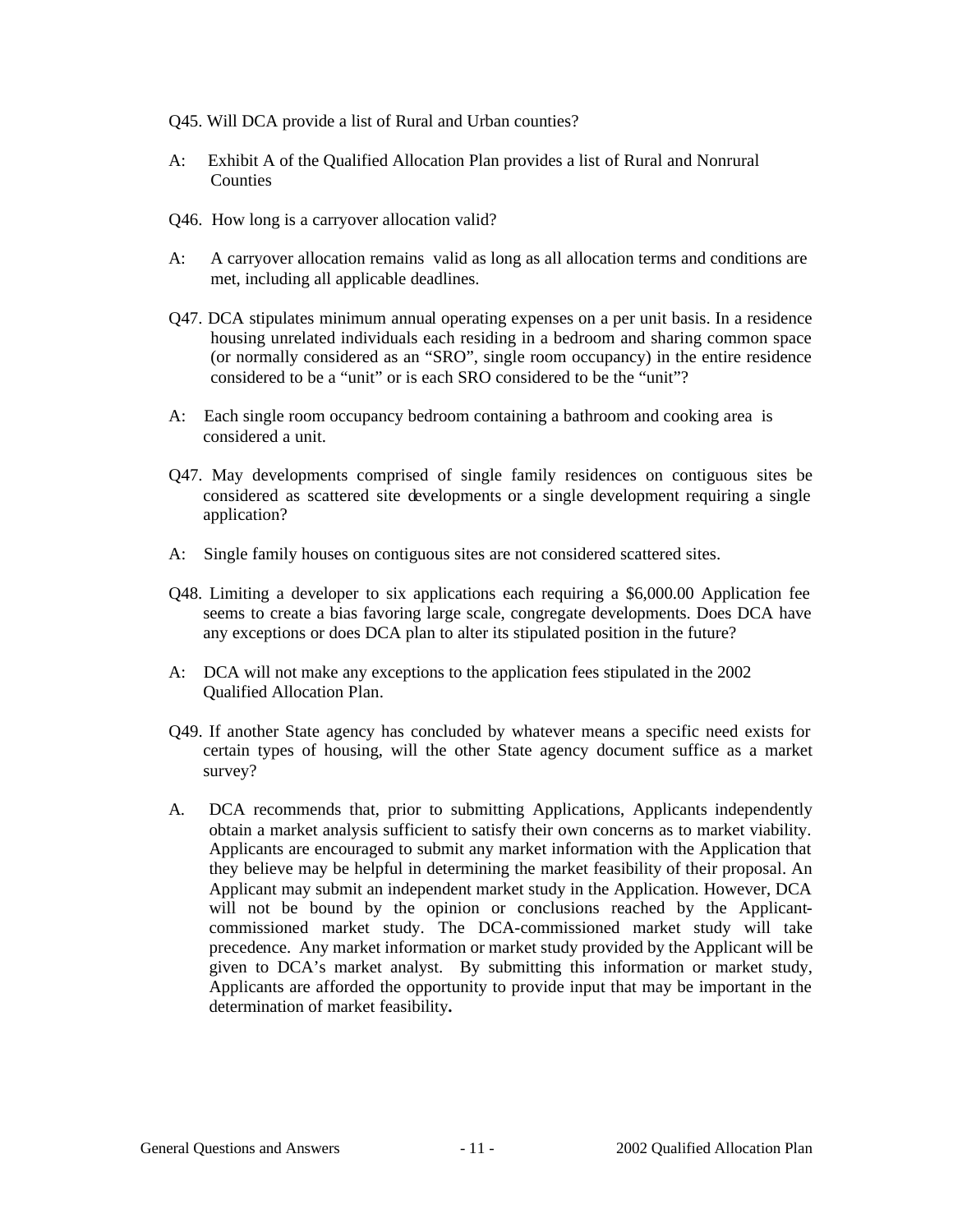- Q50. Does DCA allow an offset of its application filing fee as part of the payment of the tax credit fee of 7%?
- A: DCA does not allow for an offset of its application filing fee as part of the payment of the tax credit fee of 7%.
- Q51. DCA materials assume a Limited Partnership form of business organization is anticipated. Are "C" corporations or an LLCs allowable forms of business organization?
- A: DCA does not limit the form of the business organization to Limited Partnerships.
- Q52. DCA requires a legal opinion for Credit projects operated as assisted living facilities. Will DCA provide a sample of an opinion letter it deems acceptable?
- A: DCA does not have a sample of the legal opinion for Credit projects operated as assisted living facilities that it can make available to Applicants.
- Q53. If the developer "entity" is new and has no experience but principals involved as officers of the entity do have experience, will a listing summary of the individuals suffice?
- A: The developer of a proposed development must submit an experience summary for each Project Participant in this category. The developer may include a principal's experience gained as a principal of another firm, but not as an employee of another firm.
- Q54. Page 1 of Appendix II, Competitive Scoring, lists various categories and point allocations for each category. Will DCA publish an explanation of the list with the Federally mandated preference in scoring showing how each categorical scoring item relates to the mandated preferences?
- A: DCA will not publish an explanation of its scoring criteria and point allocations.
- Q55. I noticed that when I saved the 2002-100 application to my hard drive, as stated in your instructions, I can pull down the "Help" menu and under "About Excel" and it says Excel 2000. When I pull down the "Save-as" menu, it shows Excel 97-2000 as the only choice other than 95.... So, am I automatically updating to Excel 2000 when I save it? If so, how do I keep it in Excel '97 format?
- A: There is more detail provided on page 6 of the 2002 Application Core Instructions (see http://www.dca.state.ga.us/housing/forms.html ), but basically just save it as Excel 97- 2000.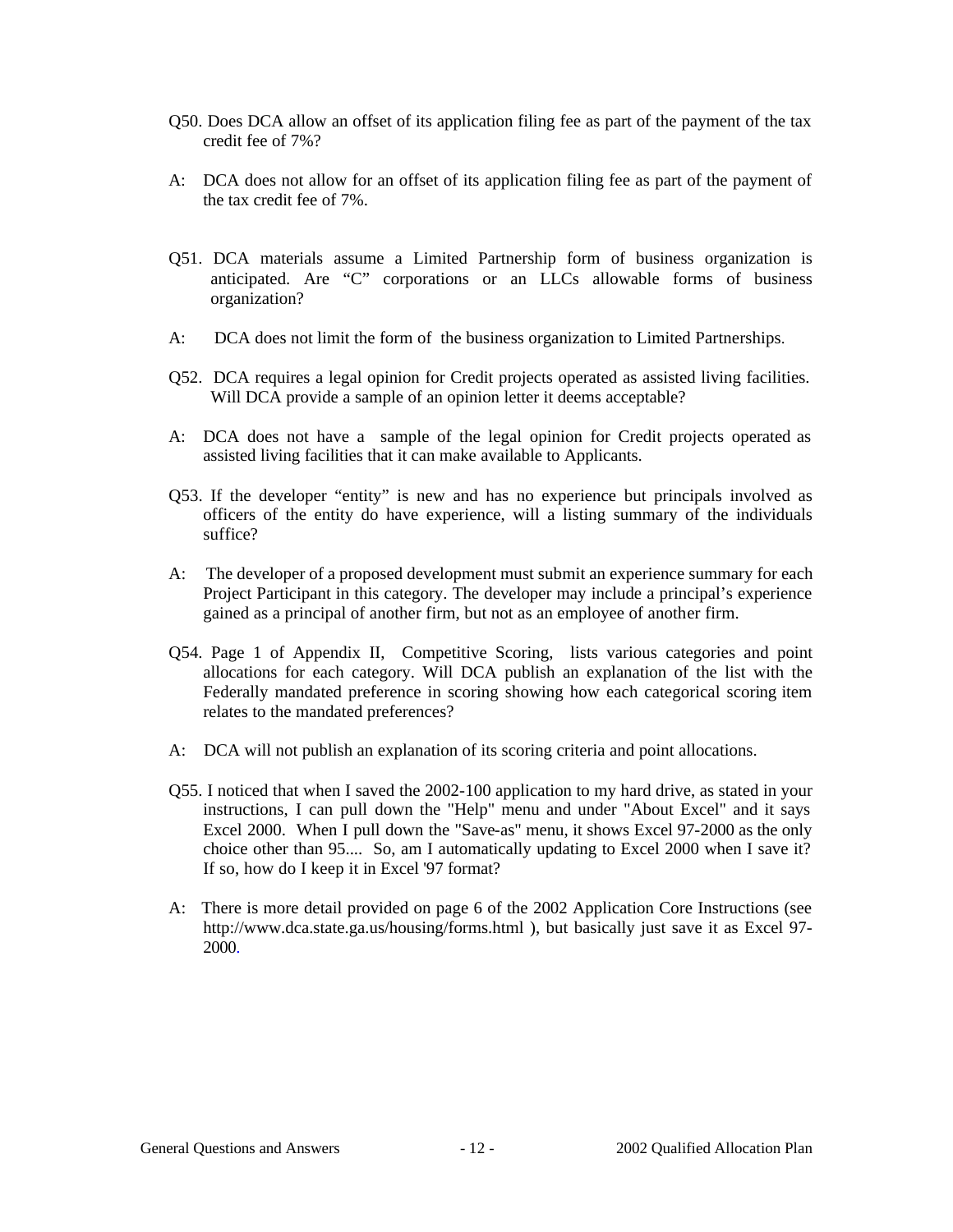- Q56. On page 9 of the Application, where you break out the number of each unit type, (i.e., 1 BR - 1 bath, 2 BR - 2 bath) there is no separate designation for a 2 bedroom 1 bath and 2 bedroom 2 bath unit. Therefore, I used the 3 Bedroom heading for the 2 bedroom 2 bath unit and I used the 2 bedroom designation for the 2 bedroom 1 bath units. OK?
- A: On page 9 of the Application, all two bedrooms should be listed under the same unit type.
- Q57. There is no specific requirement that the experience has to be with affordable housing developments (tax credits, HOME, USDA, HUD, etc.). Under this interpretation, an owner and developer with plenty of successful previous experience with conventional, market-rate rental housing developments, but not with affordable housing developments (or maybe, none in the past five years), would still be considered an experienced owner or developer, as long as the proposal in question is of a similar size and configuration to what that owner/developer has done in the past (and meets all the other requirements). Is that a correct assessment?
- A: Yes